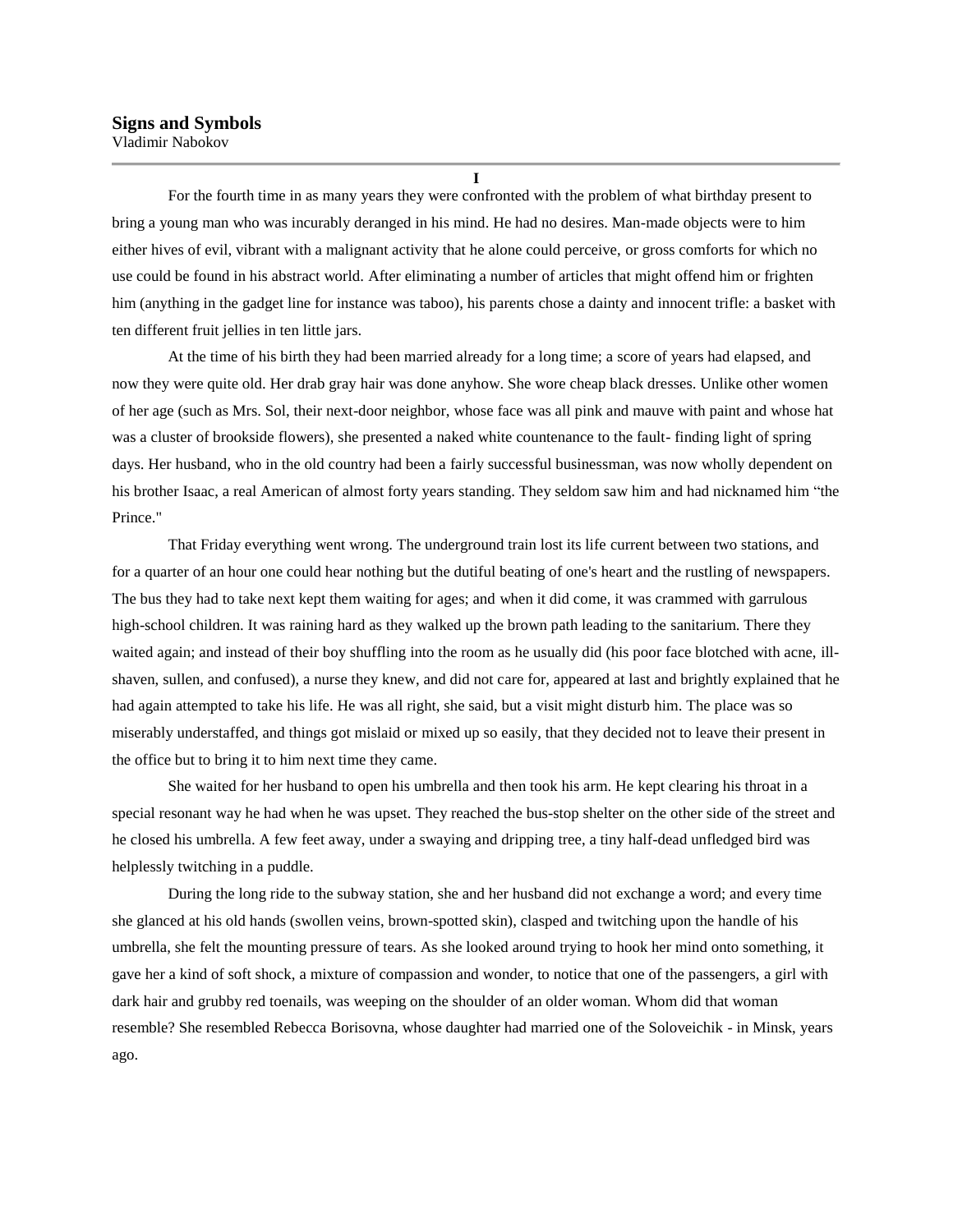The last time he had tried to do it, his method had been, in the doctor's words, a masterpiece of inventiveness; he would have succeeded, had not an envious fellow patient thought he was learning to fly - and stopped him. What he really wanted to do was to tear a hole in his world and escape.

The system of his delusions had been the subject of an elaborate paper in a scientific monthly, but long before that she and her husband had puzzled it out for themselves. "Referential mania," Herman Brink had called it. In these very rare cases the patient imagines that everything happening around him is a veiled reference to his personality and existence. He excludes real people from the conspiracy - because he considers himself to be so much more intelligent than other men. Phenomenal nature shadows him wherever he goes. Clouds in the staring sky transmit to one another, by means of slow signs, incredibly detailed information regarding him. His inmost thoughts are discussed at nightfall, in manual alphabet, by darkly gesticulating trees. Pebbles or stains or sun flecks form patterns representing in some awful way messages which he must intercept. Everything is a cipher and of everything he is the theme. Some of the spies are detached observers, such are glass surfaces and still pools; others, such as coats in store windows, are prejudiced witnesses, lynchers at heart; others again (running water, storms) are hysterical to the point of insanity, have a distorted opinion of him and grotesquely misinterpret his actions. He must be always on his guard and devote every minute and module of life to the decoding of the undulation of things. The very air he exhales is indexed and filed away. If only the interest he provokes were limited to his immediate surroundings - but alas it is not! With distance the torrents of wild scandal increase in volume and volubility. The silhouettes of his blood corpuscles, magnified a million times, flit over vast plains; and still farther, great mountains of unbearable solidity and height sum up in terms of granite and groaning firs the ultimate truth of his being.

**II**

When they emerged from the thunder and foul air of the subway, the last dregs of the day were mixed with the street lights. She wanted to buy some fish for supper, so she handed him the basket of jelly jars, telling him to go home. He walked up to the third landing and then remembered he had given her his keys earlier in the day.

In silence he sat down on the steps and in silence rose when some ten minutes later she came, heavily trudging upstairs, wanly smiling, shaking her head in deprecation of her silliness. They entered their two-room flat and he at once went to the mirror. Straining the corners of his mouth apart by means of his thumbs, with a horrible masklike grimace, he removed his new hopelessly uncomfortable dental plate and severed the long tusks of saliva connecting him to it. He read his Russian-language newspaper while she laid the table. Still reading, he ate the pale victuals that needed no teeth. She knew his moods and was also silent.

When he had gone to bed, she remained in the living room with her pack of soiled cards and her old albums. Across the narrow yard where the rain tinkled in the dark against some battered ash cans, windows were blandly alight and in one of them a black-trousered man with his bare elbows raised could be seen lying supine on a untidy bed. She pulled the blind down and examined the photographs. As a baby he looked more surprised than most babies. From a fold in the album, a German maid they had had in Leipzig and her fat-faced fiance fell out. Minsk, the Revolution, Leipzig, Berlin, Leipzig, a slanting house front badly out of focus. Four years old, in a park: moodily, shyly, with puckered forehead, looking away from an eager squirrel as he would from any other stranger. Aunt Rosa, a fussy, angular, wild-eyed old lady, who had lived in a tremulous world of bad news, bankruptcies, train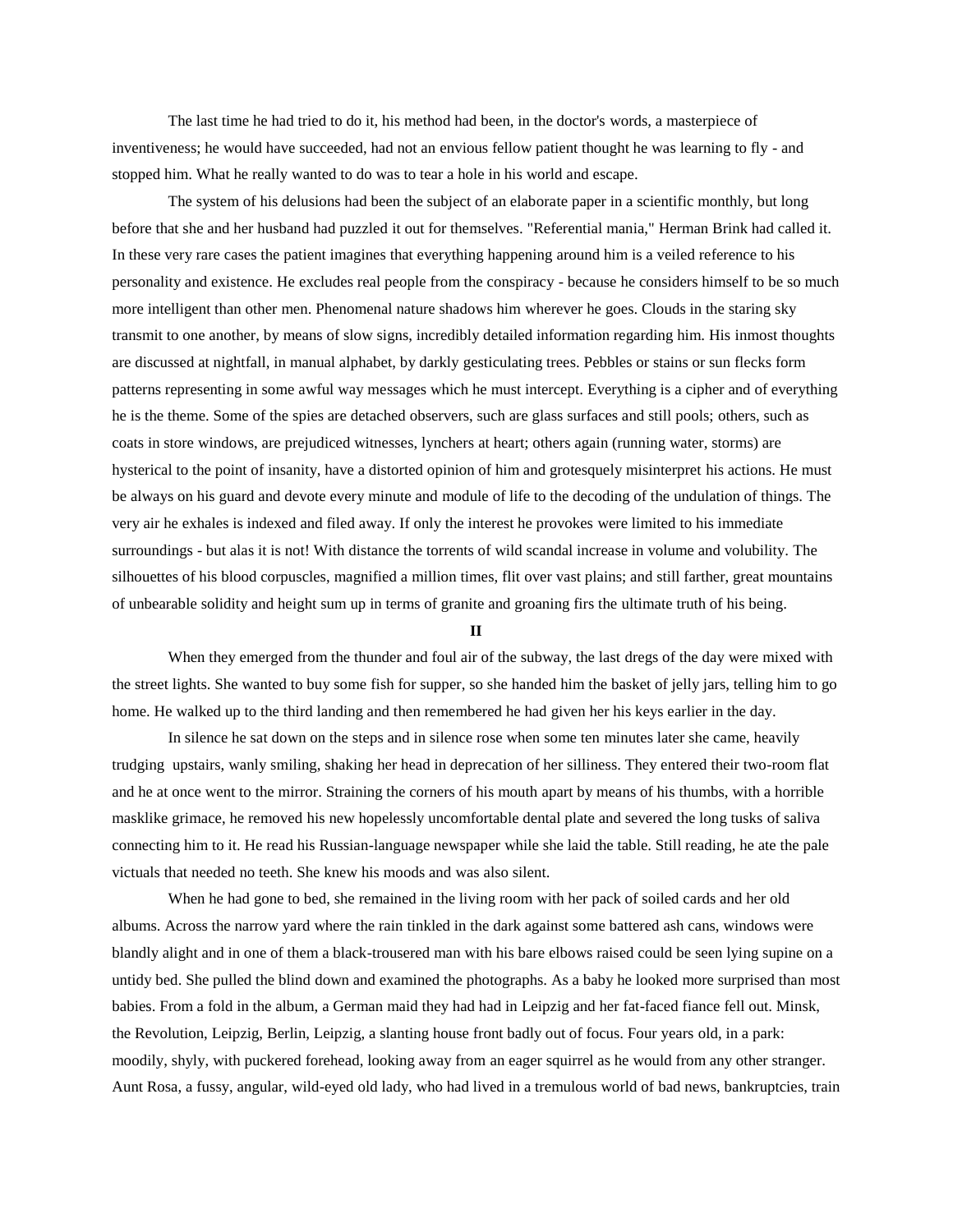accidents, cancerous growths--until the Germans put her to death, together with all the people she had worried about. Age six - that was when he drew wonderful birds with human hands and feet, and suffered from insomnia like a grown-up man. His cousin, now a famous chess player. He again, aged about eight, already difficult to understand, afraid of the wallpaper in the passage, afraid of a certain picture in a book which merely showed an idyllic landscape with rocks on a hillside and an old cart wheel hanging from the branch of a leafless tree. Aged ten: the year they left Europe. The shame, the pity, the humiliating difficulties, the ugly, vicious, backward children he was with in that special school. And then came a time in his life, coinciding with a long convalescence after pneumonia, when those little phobias of his which his parents had stubbornly regarded as the eccentricities of a prodigiously gifted child hardened as it were into a dense tangle of logically interacting illusions, making him totally inaccessible to normal minds.

This, and much more, she accepted - for after all living did mean accepting the loss of one joy after another, not even joys in her case – mere possibilities of improvement. She thought of the endless waves of pain that for some reason or other she and her husband had to endure; of the invisible giants hurting her boy in some unimaginable fashion; of the incalculable amount of tenderness contained in the world; of the fate of this tenderness, which is either crushed, or wasted, or transformed into madness; of neglected children humming to themselves in unswept corners; of beautiful weeds that cannot hide from the farmer and helplessly have to watch the shadow of his simian stoop leave mangled flowers in its wake, as the monstrous darkness approaches.

## **III**

It was past midnight when from the living room she heard her husband moan; and presently he staggered in, wearing over his nightgown the old overcoat with astrakhan collar which he much preferred to the nice blue bathrobe he had.

"I can't sleep," he cried.

"Why," she asked, "why can't you sleep? You were tired."

"I can't sleep because I am dying," he said and lay down on the couch.

"Is it your stomach? Do you want me to call Dr. Solov?"

"No doctors, no doctors," he moaned, "To the devil with doctors! We must get him out of there quick. Otherwise we'll be responsible. Responsible!" he repeated and hurled himself into a sitting position, both feet on the floor, thumping his forehead with his clenched fist.

"All right," she said quietly, "we shall bring him home tomorrow morning."

"I would like some tea," said her husband and retired to the bathroom.

Bending with difficulty, she retrieved some playing cards and a photograph or two that had slipped from the couch to the floor: knave of hearts, nine of spades, ace of spades, Elsa and her bestial beau. He returned in high spirits, saying in a loud voice:

"I have it all figured out. We will give him the bedroom. Each of us will spend part of the night near him and the other part on this couch. By turns. We will have the doctor see him at least twice a week. It does not matter what the Prince says. He won't have to say much anyway because it will come out cheaper."